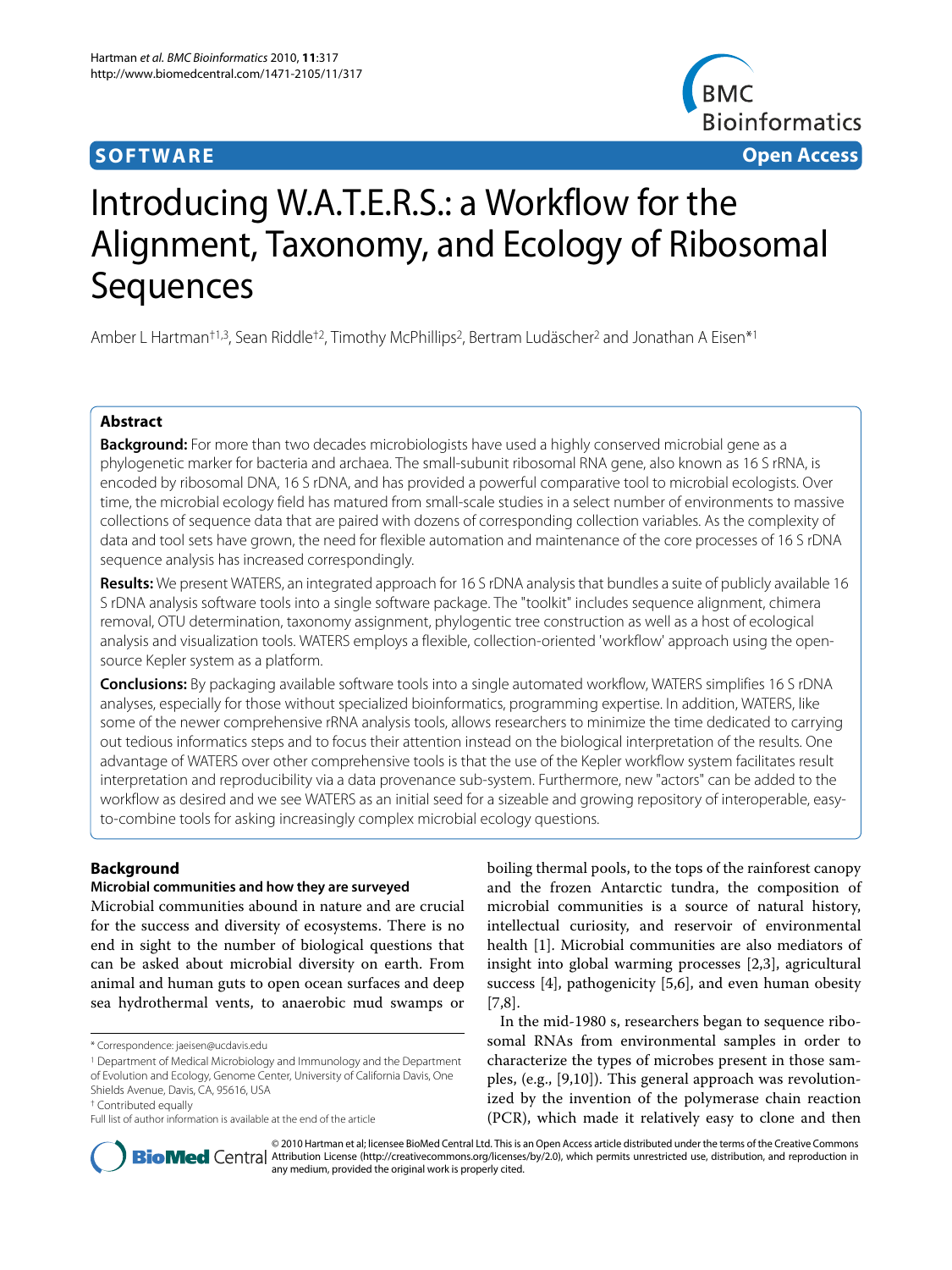sequence rDNA (the genes for ribosomal RNA) in particular those for small-subunit ribosomal RNA (ss-rRNA). These studies revealed a large amount of previously undetected microbial diversity [1,11-13]. Researchers focused on the small subunit rRNA gene not only because of the ease with which it can be PCR amplified, but also because it has variable and highly conserved regions, it is thought to be universally distributed among all living organisms, and it is useful for inferring phylogenetic relationships [14,15]. Since then, "cultivation-independent technologies" have brought a revolution to the field of microbiology by allowing scientists to study a wide and complex amount of diversity in many different habitats and environments [16-18]. The general premise of these methods remains relatively unchanged from the initial experiments two decades ago and relies on straightforward molecular biology techniques and bioinformatics tools from ecology, evolutionary biology and DNA sequencing projects.

Briefly, the lab work involved in 16 S rDNA surveys begins with environmental samples (e.g., soil or water) from which total genomic DNA is extracted. Next, the 16 S rDNA is PCR-amplified with pan-bacterial or panarchaeal primers (i.e., primers designed to amplify as many known bacteria or archaea as possible), cloned into a sequencing vector, and then sequenced (or directly sequenced without cloning in next generation sequencing) resulting in large collections of diverse microbial 16 S rDNA sequences from these different samples. As sequencing costs have continually declined, environmental microbiology surveys have expanded correspondingly and 16 S rDNA datasets have grown increasingly complex.

The size and complexity of data sets introduce a new challenge - analyses that one could carry out manually on small data sets now must be aided or run entirely on computers. And those analyses that previously were carried out computationally now must be made more efficient to have any hopes of being completed in a timely manner [7,19].

How then is the microbial community sequencing data converted from reads off a sequencing machine to bar graphs, network diagrams, and biological conclusions? Fortunately, even as data sets have expanded, most researchers analyzing rDNA sequence data sets, even when they are very large, have a similar set of goals in their analysis. For example, most studies are interested in assigning a microbial identity to the 16 S rDNA sequences and determining the proportion of these organisms in each sequence collection. And to achieve these (and related goals), a similar set of steps are used (Fig. 1) including aligning the rDNA sequences in a dataset to each other so that they are comparable, removing



**Figure 1 Overview of WATERS**. Schema of WATERS where white boxes indicate "behind the scenes" analyses that are performed in WA-TERS. Quality control files are generated for white boxes, but not otherwise routinely analyzed. Black arrows indicate that metadata (e.g., sample type) has been overlaid on the data for downstream interpretation. Colored boxes indicate different types of results files that are generated for the user for further use and biological interpretation. Colors indicate different types of WATERS actors from Fig. 2 which were used: green, Diversity metrics, WriteGraphCoordinates, Diversity graphs; blue, Taxonomy, BuildTree, Rename Trees, Save Trees; Create-Unifrac; yellow, CreateOtuTable, CreateCytoscape, CreateOTUFile; white, remaining unnamed actors.

chimeric sequences generated during PCR identifying closely related sets of sequences (also known as operational taxonomic units or OTUs), removing redundant sequences above a certain percent identity cutoff, assigning putative taxonomic identifiers to each sequence or representative of a group, inferring a phylogenetic tree of the sequences, and comparing the phylogenetic structure of different samples to each other and to the larger bacterial or archaeal tree of life.

Over the last few years, a large number of software tools and web applications have become available to carry out each of the above steps (e.g., [20,21] for chimera checking, [22] for phylogenetic comparisons, STAP for taxonomy assignments). In practice, even as new software became available, researchers still have to act as the drivers of the workflow. At each step in this process, different types of software must be chosen and employed, each with distinct data formatting requirements, invocation methods, and each associated with a variety of postanalysis steps that may be selected and applied. Even after all of these steps have been completed, a wide variety of statistical and visualization tools are applied to these results to interpret and represent these data. In this context, there is a clear need for tools that will run a comprehensive set of analyses all linked together into one system. Very recently, two such systems have been released mothur and QIIME. WATERS is our effort in this regard with some key differences compared to mothur and QIIME.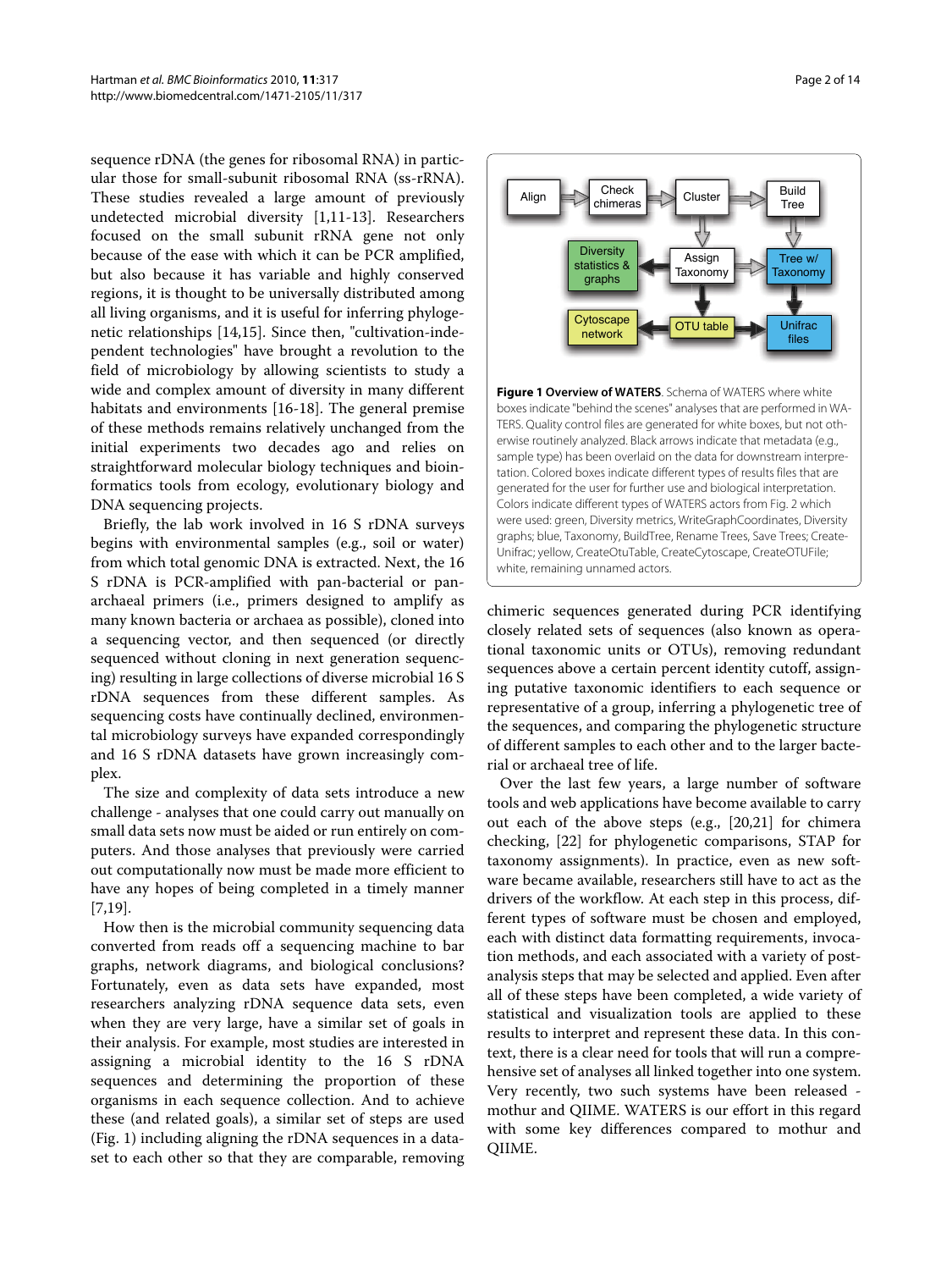#### **Motivations**

As outlined above, successfully processing microbial sequence collections is far from trivial. Each step is complex and usually requires significant bioinformatics expertise and time investment prior to the biological interpretation. In order to both increase efficiency and ensure that all best-practice tools are easily usable, we sought to create an "all-inclusive" method for performing all of these bioinformatics steps together in one package. To this end, we have built an automated, user-friendly, workflow-based system called WATERS: a Workflow for the Alignment, Taxonomy, and Ecology of Ribosomal Sequences (Fig. 1). In addition to being automated and simple to use, because WATERS is executed in the Kepler scientific workflow system (Fig. 2) it also has the advantage that it keeps track of the *data lineage* and *provenance* of data products [23,24].

#### *Automation*

The primary motivation in building WATERS was to minimize the technical, bioinformatics challenges that arise when performing DNA sequence clustering, phylogenetic tree, and statistical analyses by automating the 16 S rDNA analysis workflow. We also hoped to exploit additional features that workflow-based approaches entail, such as optimized execution and data lineage tracking and browsing [23,25-27]. In the earlier days of 16 S rDNA analysis, simply knowing which microbes were present and whether they were biologically novel was a noteworthy achievement. It was reasonable and expected, therefore, to invest a large amount of time and effort to get to that list of microbes. But now that current efforts are significantly more advanced and often require comparison of dozens of factors and variables with datasets of thousands of sequences, it is not practically feasible to process these large collections "by hand", and hugely inefficient if instead automated methods can be successfully employed.

#### *Broadening the user base*

A second motivation and perspective is that by minimizing the technical difficulty of 16 S rDNA analysis through the use of WATERS, we aim to make the analysis of these datasets more widely available and allow individuals with



**Figure 2 Screenshot of WATERS in Kepler software**. Key features: the library of actors un-collapsed and displayed on the left-hand side, the input and output paths where the user declares the location of their input files and desired location for the results files. Each green box is an individual Kepler actor that performs a single action on the data stream. The connectors (black arrows) direct and hook up the actors in a defined sequence. Doubleclicking on any actor or connector allows it to be manipulated and re-arranged.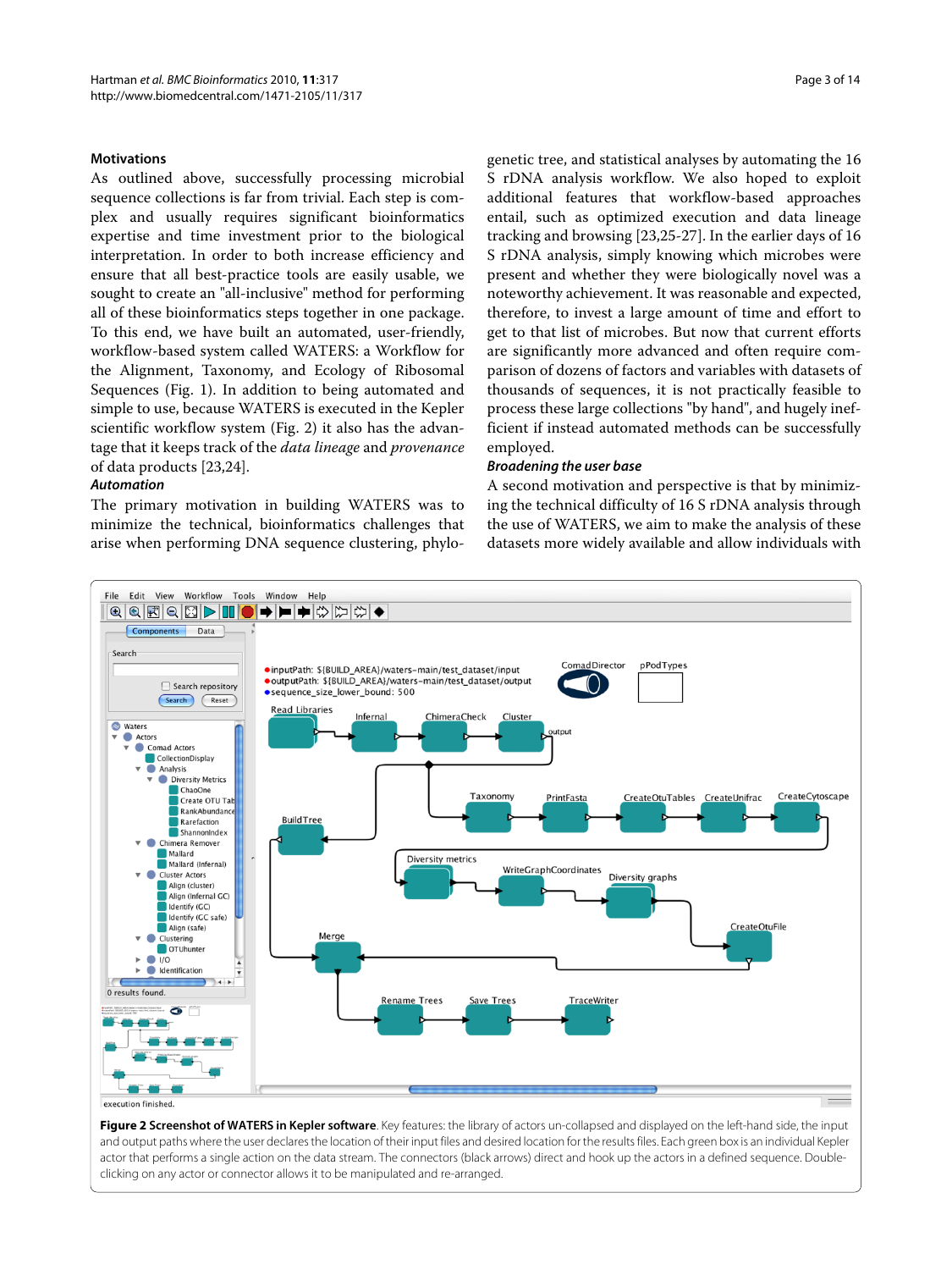little or no programming and bioinformatics skills to still use the best software currently available. Prior to WATERS, few microbiologists had the skills and time to invest for installing close to a dozen different pieces of software, troubleshooting them, preparing files, etc. if they wanted to do comprehensive 16 S rDNA analyses. With WATERS we believe more biologists can get to the heart of microbial ecology questions and obtain results faster.

#### *Comparability and reproducibility*

The third, complementary motivation to build WATERS was to "standardize" the 16 S rDNA analysis methods thus facilitating comparability and reproducibility of results. Although isolated reports have called for community-wide standardization of part of the 16 S rDNA analysis process [28], in the past most microbial ecologists have cobbled together software tools from different websites and individual software downloads in an ad-hoc manner that is hard to compare to other microbial analyses in other publications. In short, we sought to develop a reproducible, convenient "one stop shop" method for 16 S rDNA analysis that was accessible for a user with only minimal computational expertise. Data lineage and provenance information that is automatically generated during workflow runs provides rich additional opportunities for result validation and reproducibility [23-27]. Very recently, two new programs, Mothur [29] and QIIME [30], have been published that also attempt to standardize 16 S rDNA analyses. The similarities and unique attributes are discussed below and in Table 1.

# **Scientific workflows and the Kepler system**

In recent years, the concept of automating repetitive, complex informatics tasks has gained popularity and practice in many scientific communities [25,31], and been widely used and implemented in the public sector for corporate use. This process, when applied to scientific research, is termed *scientific workflow automation* [31], and a variety of different scientific workflow systems are available or under active development (e.g., [31,32]). Based on our prior experience extending the Kepler scientific workflow system, we chose to implement WATERS in Kepler [33]. The use of a scientific workflow system in general and Kepler in particular offers several advantages for use by the scientific community [25], which are described below.

First, it is open-source and freely available, and thus ideal for academic development. Second, unlike other systems, Kepler is independently extensible, which means that developers can make changes to the underlying workflow system if the need arises. To our knowledge, no other workflow system allows developers to make major changes to the system for their particular application needs. For example, as part of WATERS, a custom data

cache capability was developed that allows for incremental recomputation of results (see below). Such enhancements can also be contributed back to the shared source code repository and used by other projects.

Kepler is also unique in that it supports different models of computation (e.g. different forms of executing dataflow process networks, streaming pipeline parallelism, etc.) via software components called *directors*. For example, WATERS employs a new COMAD director (Fig. 2) to simplify handling of nested data collections [23,25,27]. Similarly, developers who need to make deep changes to the system, e.g., in order to change workflow scheduling or data handling for specific applications or projects, can do so by customizing existing directors or devising new ones. Other contemporary workflow systems do not allow such customization and instead only support a single way of running workflows (deep changes to these systems would likely break existing workflows).

Fourth, a very active Kepler community is constantly developing actors, the individual units within a workflow that perform specific operations on the data, for many fields in the natural sciences [34]. These actors now make up a large library, available via a public repository of usable, interoperable, and interchangeable actors.

Kepler has been used in a wide variety of scientific domains and communities, ranging from astrophysics, to ecology, to particle physics [31], and - importantly for 16 S rDNA analyses - the phylogenetic and ecology communities [26], which have similar needs and functions. In fact, the RAxML actor that builds phylogenetic trees within WATERS already existed prior to the development of our workflow, demonstrating the intrinsic reusability and exchangeability of workflow actors.

# *Incremental Recomputation*

Finally, Kepler has a built-in database that allows calculations to be cached and stored internally rather than recalculated anew every time. For instance, in analysis of 16 S rDNA datasets, new data often become available sporadically as sequencing centers complete batch jobs. The addition of new data generally requires re-analysis of the entire dataset, but, by using the cache, previous intermediate data products, including alignments, chimeras, and taxonomy assignments, can be retrieved automatically from the database rather than being recalculated. Therefore, the cache increases the efficiency of adding new data to a partially analyzed dataset. Moreover, if new metadata parameters become available or are altered, the entire workflow can be re-run on the existing cached data and all new results files can be generated without the need for any heavy recalculations.

# **Implementation**

Scientific workflow systems typically represent workflows as networks of components (representing workflow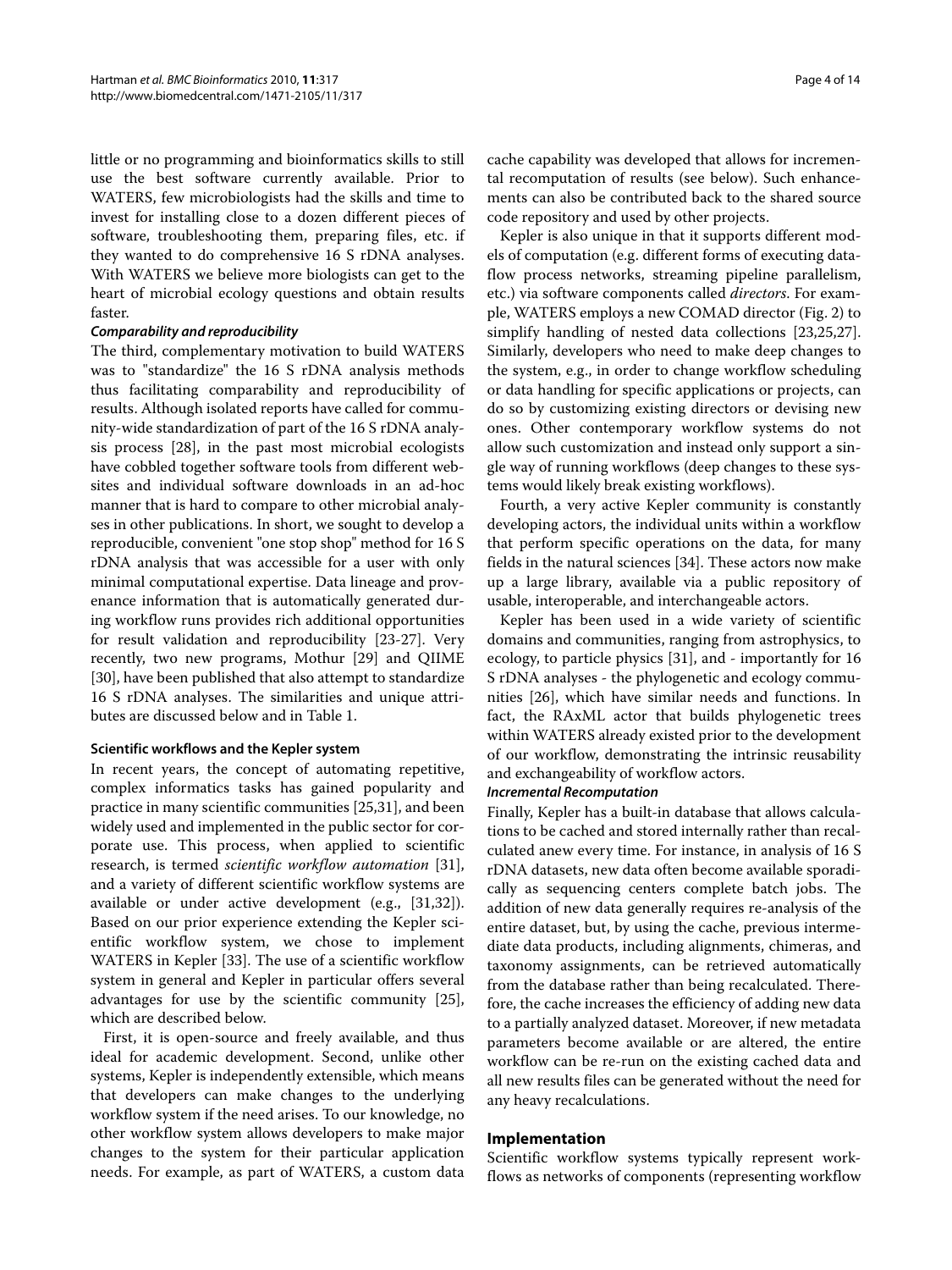|                 | <b>Greengenes</b>               | <b>RDP II</b>                | <b>RDP-Py</b>                   | <b>Silva</b> | Mothur            | <b>OIIME</b>         | <b>WATERS</b>     |
|-----------------|---------------------------------|------------------------------|---------------------------------|--------------|-------------------|----------------------|-------------------|
| <b>Use</b>      | Web                             | Web                          | Web                             | Web          | Command line      | Command<br>line      | GUI               |
| Align           | <b>NAST</b>                     | Infernal                     | Infernal                        | <b>SINA</b>  | <b>NAST</b>       |                      | Infernal          |
| <b>Chimeras</b> | Bellerohpon                     | No                           | <b>No</b>                       | No           | Unknown           |                      | Mallard           |
| <b>OTUs</b>     | Yes                             | <b>DOTUR</b>                 | Complete-<br>linkage            | No           | <b>DOTUR</b>      |                      | <b>OTUHunter</b>  |
| <b>Taxonomy</b> | Simrank; 7mer<br>classification | naïve Bayesian<br>classifier | naïve<br>Bayesian<br>classifier | Yes          | Yes               |                      | <b>STAP</b>       |
| <b>Trees</b>    | No                              | <b>NJ</b>                    | <b>NJ</b>                       | No           | Yes               |                      | ML; NJ            |
| <b>Ecology</b>  | No                              | No                           | Yes                             | No           | Yes               |                      | Yes               |
| Unifrac         | No                              | No                           | No                              | No           | Yes               |                      | Yes               |
| <b>Export</b>   | Yes                             | Yes                          | No                              | Yes          | No                |                      | No                |
| Trim?           | Yes                             | Yes                          | Yes                             | No           | Yes               |                      | No                |
| Data size?      | hundreds                        | hundreds                     | 500,000                         | hundreds     | tens of thousands | tens of<br>thousands | tens of thousands |

#### **Table 1: Comparison of WATERS' tools to existing web services and stand-alone software tools.**

Along the left column, "Use" indicates where or how the software is used; "Align" indicates the alignment programs available; "Chimeras" indicates the chimera removal software available; "OTUs" indicates the software used to detect and determine operational taxonomic units; "Taxonomy" indicates the software used to assign taxonomy to OTUs; "Trees" indicates the software used to build phylogenetic trees; "Ecology" indicates whether or not ecological indices such as Chao1 and the Shannon index are calculated; "Unifrac" indicates whether Unifrac analyses are done within the software or whether data is formatted for downstream use in Unifrac; "Export DB" indicates whether a quality-controlled, curated 16 S dataset is available for export and/or for comparison to the user's own dataset; "Trim" indicates the availability of quality control trimming to remove sequence vectors or low-quality bases from the initial upload of sequences; "Dataset size" indicates the estimated amount of sequences that can be readily processed through each software type. Along the top are all known multi-tool 16 S rDNA analysis software suites. Note that these software are each under very active development. This table represents a snapshot in time of current tool availabilities. ML, maximum-likelihood; NJ, neighbor-joining.

steps, tasks, or processes). In Kepler, these components are called *actors* which can be viewed as independently executing processes, and which communicate by sending data through unidirectional pipelines (a.k.a. *channels*). New workflow components can be added simply by choosing new instances of existing actors, or by building new "native" actors, i.e., implemented in Java, the underlying implementation language of Kepler. A workflow consisting of actors and their dataflow connections is then executed according to a schedule as prescribed by the director (see Fig. 2).

Kepler supports a number of ways to add new actors to the system and to implement new actors. If the desired actor is not available from the library or a remote actor repository, one can either create new "native" Java actors, or one can instantiate certain generic actors in new ways. The former requires programming expertise in Java, while the latter doesn't. For example, to add a new data analysis step implemented in the R language as an actor, one only has to instantiate the generic R actor accordingly. This specialized R actor instance can then be stored as a new actor. Other ways to add new actors to Kepler include, e.g., instantiation of the command-line actor

(effectively "wrapping" a given command-line tool and turning it into an actor), or instantiation of the web service actor so that certain web services become new components (actors).

For WATERS a number of custom actors were developed to perform the required microbial ecology functions. Some, like the Mallard and OTUHunter actors (described below in detail), directly invoke pre-existing Java-based algorithms. Others, like the STAP and Infernal actors, invoke external non-Java programs automatically, meaning that these actors run the programs on behalf of the WATERS user, wait for the results to be produced, and reincorporate these results into the internal data stream seamlessly. Two additional features of WATERS are the options to use a computer cluster to accelerate compute-intensive processes (the Infernal, OTUHunter, and STAP actors all can take advantage of a cluster) and to intelligently reuse existing results within the cache where possible to minimize computation.

The main WATERS workflow comprises 23 actors, each of which is a Java class that implements a common actor interface. This interface allows the workflow system to communicate with the actor, directing it to take certain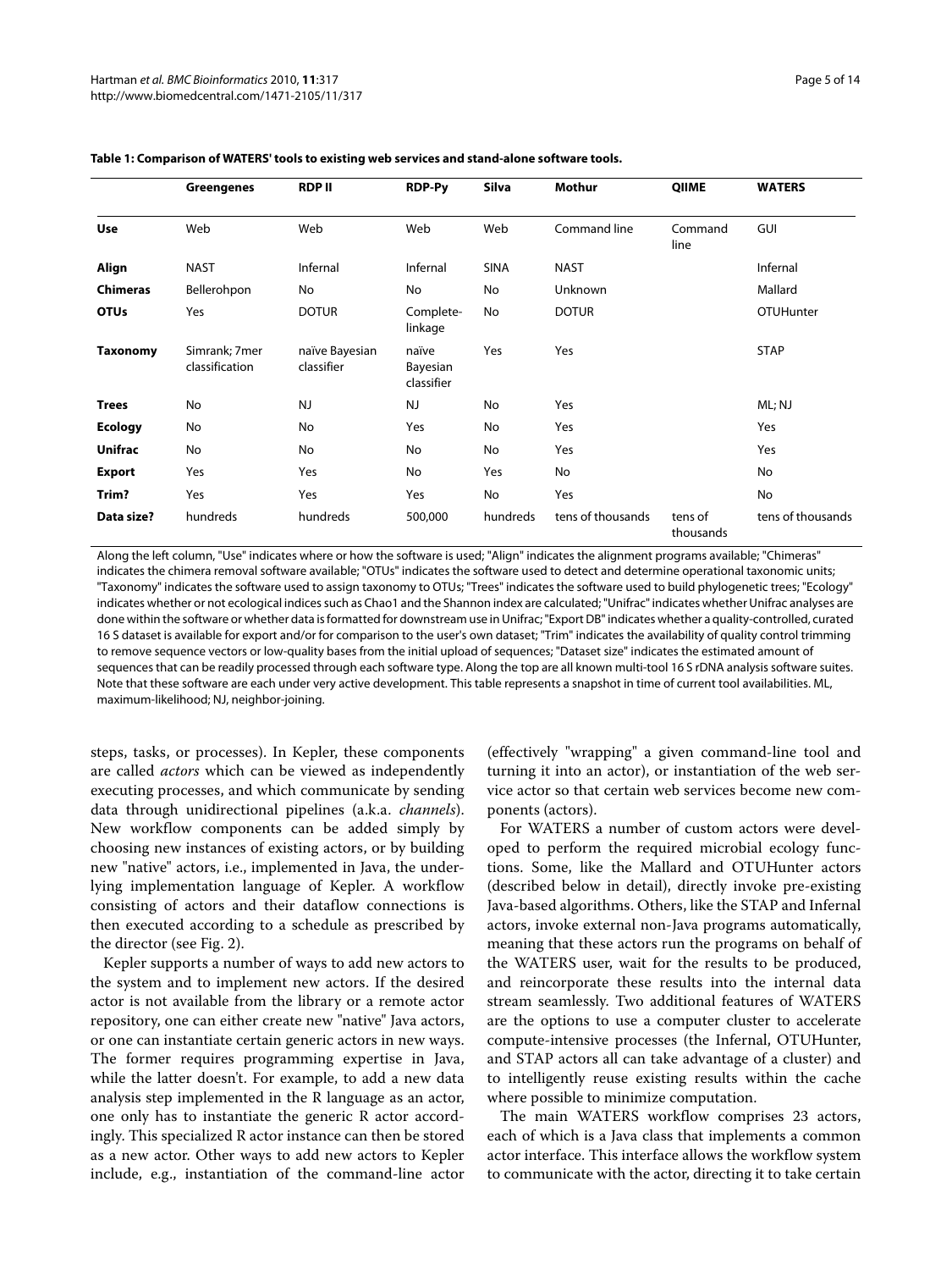actions. The COMAD (Collection-Oriented Modeling and Design) computational model within Kepler was used [27]. In the COMAD style of developing and executing workflows, a stream of structured data flows through a sequence of actors that together form a computational pipeline. Much like workers in an assembly line, each actor in the pipeline can add or remove information from the data stream passing through it; newly computed data products are added to the stream, and data that will not be needed by downstream actors can be deleted. Actors that conform to the COMAD paradigm need not process all the data that streams through them; instead, the workflow designer can declare with an XPath-like syntax, (XPath is a simple query language for selecting nodes from an XML data stream) which data in the stream each actors should process, giving the workflow designer many options for composing the structure of the data stream, grouping intermediate and final results with the raw data used to compute them, etc. It has been shown that this workflow modeling paradigm results in more robust, flexible, and change-resilient workflows when compared with conventional workflow designs [25,35].

# **The WATERS Workflow**

In this section we describe step-by-step the analysis automated by the WATERS workflow and portrayed in Fig. 1. *Sequence libraries import*

Because most sequencing centers in our experience return to users assembled quality-controlled contigs, the workflow begins its operation by importing a collection of sequences in FASTA format. The design only assumes that the user has a collection of libraries generated from individual samples (neither the size of the libraries nor the number of samples is fixed). The only other information input to WATERS is a file that allows the user to assign a single metadata table to the input libraries. Each line of this file corresponds to one library, and any number of columns corresponding to distinct variables may be included in the table and used to group data during downstream analysis. This metadata is used, for example, to indicate from which environment or experimental condition each library was generated.

# *Sequence alignment*

For the first step, sequence alignment, two options are available. The default is the recently released Infernal package [36]. Infernal has the advantage over previous alignment methods that it takes into account the secondary structure of the 16 S rRNA molecule, and that it is extremely fast. Because it is able to discern homologous positions of secondary structure it can more easily and accurately determine group-specific insertions, which it subsequently removes from the alignment. Infernal also very efficiently performs its alignment one sequence at a

time, and thus can take advantage of parallel processing capabilities, e.g., of Linux clusters.

Alternatively, the STAP aligner, which uses the ClustalW algorithm for alignment and is part of the STAP package for taxonomy assignment [37], may be employed. While the STAP aligner does not take into account rRNA secondary structure, it also is fast and is the same alignment method used during the downstream taxonomy assignment step (see below). Additionally, many short, bar-coded (454) sequences are from the variable regions of the 16 S molecule, which Infernal is unable to align. Providing this alternate aligner gives the user flexibility depending on the type of sequences they are using and allows for comparisons between the two approaches.

# *Chimera removal*

During the PCR amplification process two non-identical single-stranded pieces of DNA occasionally will anneal together at regions of high sequence identity. DNA polymerase can amplify such hybrid pieces of DNA because one piece of single-stranded DNA can serve as a primer for DNA replication and thus will lead to chimeras when the "primer" portion is of separate origin from the part added downstream of the primer. This will essentially contaminate the PCR product with chimeric sequences that were not present in the original sample. Because these artificial sequences can skew the interpretation of the real data, they should be (computationally) removed from the input sequence libraries before further analysis. However, bioinformatics tools for detecting chimeras are still relatively new, and only a few programs are available to choose from. The Mallard program [20], based on the Pintail algorithm [38], is widely-used for chimera removal and was selected for use in WATERS. However, to automate Mallard from within WATERS its graphical user interface (GUI) had to be eliminated for automation of the algorithm, although the program's parameters are configurable within the actor (through double-clicking on it) and all of the original confidence interval options are available. An additional Chimera checking program, Bellerophon, was considered because it employs a different chimera detection methodology [21] and could theoretically complement Mallard. However, Bellerophon is not yet available as a stand-alone package. Chimera detection algorithms continue to be optimized and improved, and, in time, perhaps the chimera-removing actor in WATERS can be upgraded and replaced as newer software becomes available.

# *Determination of OTUs*

A key step in determining the total number of times a particular microbe is represented in a library is the clustering of highly similar sequences together to infer operational taxonomic units (OTUs). OTUs are akin to molecular microbial species and are commonly based on 97% or 99% sequence identity levels. A single representa-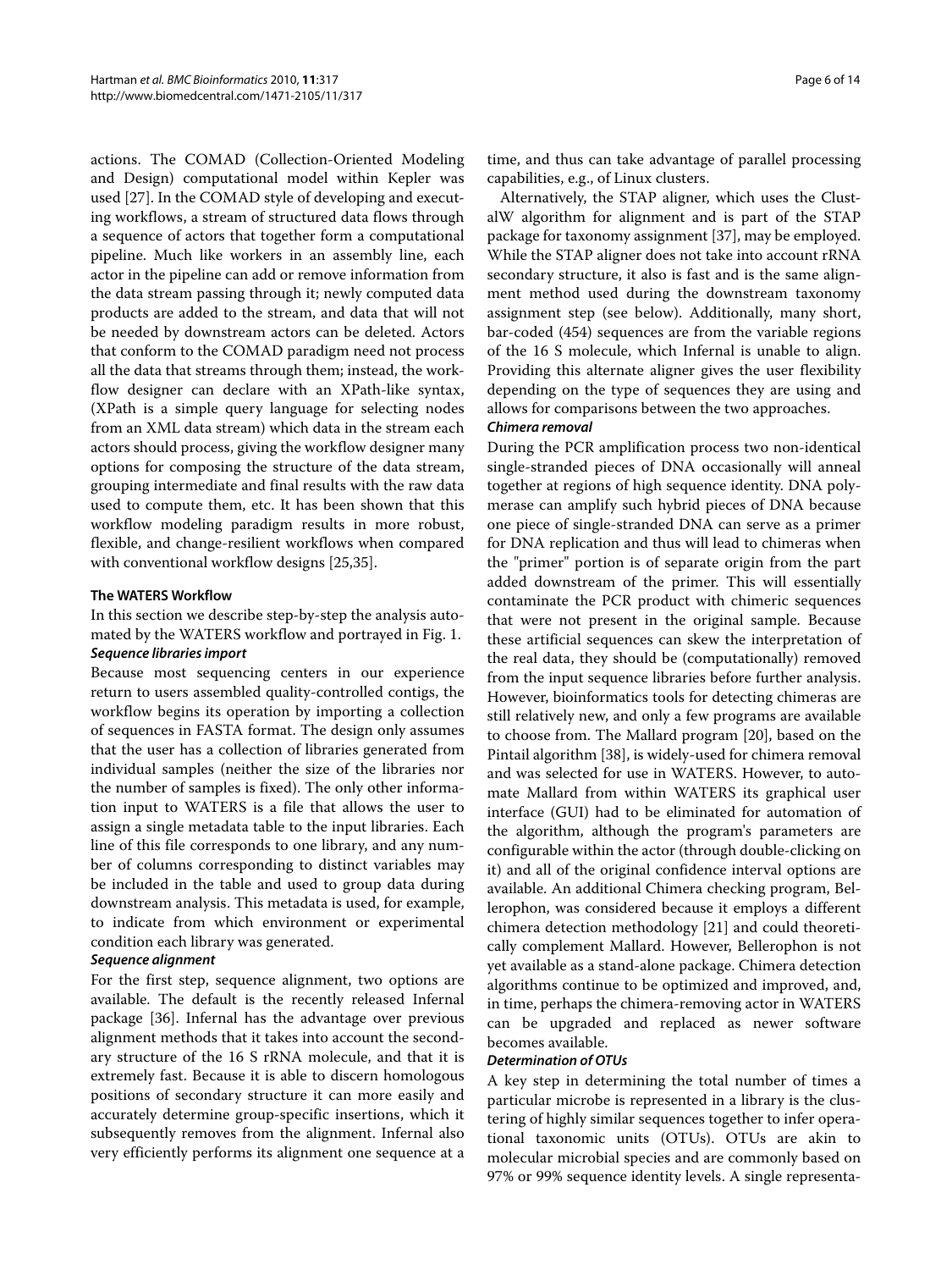tive sequence is chosen from each cluster, and the count of sequences in the cluster can be used to compute the relative proportion of the corresponding OTU in the total collection of sequences. Those sequences not chosen to represent the OTU in which they were clustered may be excluded from further analysis because their presence is included in the total sequence count for the OTU.

A new piece of software, OTUHunter (Huntemann, et al, in preparation), is used for clustering sequences and identifying OTUs in WATERS. OTUHunter uses an implementation of the Markov clustering (MCL) algorithm to group sequences together (Huntemann et al, in preparation). Briefly, OTUHunter first calculates an allby-all similarity matrix (using the Kimura 2-Parameter) from the alignment of the sequences in all libraries. It then simulates random walks via the MCL algorithm on the graph represented by the similarity matrix and measures the flow until the algorithm ends in a nearly idempotent matrix (meaning the flow has stabilized and change has ceased). The resulting matrix is interpreted as the clusters, and the sequence in a cluster over which the most flow went is chosen as a representative of that cluster (termed the "OTU representative" in the resulting output text file). If there is more than one sequence with the same amount of flow within a cluster, one of them will be chosen arbitrarily as the representative.

# *Taxonomy assignment*

Taxonomy assignments are made for each of the representative sequences chosen by OTUHunter. The STAP software [37] is used for taxonomy assignments and can either be run locally or be configured to take advantage of the parallel processing capabilities of a Linux cluster. As a side effect of our development of WATERS, STAP can now be used in WATERS alone without pre-compilation by simply deleting all other actors in the workflow and creating a very short workflow involving the FASTA input and STAP actors. Prior to WATERS, STAP only could be run from the command line and after going through several installation steps.

# *Phylogenetic tree inference*

WATERS infers phylogenetic trees relating the OTU representatives using either the neighbor-joining-based programs, Fasttree [39] or Quicktree [40], or the maximumlikelihood program, RAxML [41]. A RAxML actor had been developed previously and released as part of the Kepler/pPOD package [26]; it submits compute jobs to the CIPRES (**C**yberinfrastructure for Phylogenetic **Res**earch: http://www.phylo.org) cluster at the San Diego Supercomputer Center [42]. We also developed new Kepler actors to run Fasttree and Quicktree as part of WATERS.

# **Workflow development and testing**

WATERS was created in an iterative, bottom-up manner, starting from small pieces of the overall target workflow.

This iterative development allowed easy adaptation while the user requirements were still evolving. Initial testing was performed by using small collections of sequences as test datasets and sequentially adding new actors to the workflow, identifying and solving error messages produced, and refining the workflow and Java code until the final version was produced. First, two test users within the lab (of JAE, seek Acknowledgements) with different programming and bioinformatics skills were employed to use the workflow and provide feedback on WATERS setup and usage. Next, three test users outside of UC Davis were asked to experiment with WATERS, report any bugs or problems encountered, and comment on the user manual. WATERS was also tested with increasingly large datasets to detect any scaling issues. Testing revealed certain performance bottlenecks, both in parallelization and in memory usage, which were subsequently removed and optimized.

# **Results and Discussion**

After downloading and running WATERS, a variety of results files are automatically generated (Table 2) and are available for biological interpretation and comparison. These files and their use are discussed below. Next, a discussion is presented of how the workflow can be customized and optimized for specific requirements and advanced usages. Then, we discuss other types of 16 S rDNA tool suites currently available and discuss specifically where WATERS fits. Finally, the broad benefits of automation and its implications for the community are discussed and some of the limitations of the WATERS method are acknowledged.

# **Results files automatically generated and delivered to the user**

#### *Ecology statistics*

One of the first questions a microbiologist may likely have about their community of interest is how many kinds of organisms do I have here? And how different is one sample from another? To answer these questions two diversity indices are calculated: Chao1 and the Shannon index. The Chao1 diversity index [43] is an ecological statistic that estimates the total number of species in a collection by taking into account the total size of the sample and the number of times a sequence was seen at least twice. This is a measure of "richness", i.e., total estimated number of organisms. A Shannon-Weiner index [44] is also calculated, which is a measure of "evenness" that includes a measure of richness but also takes into account the relative proportion of the organisms in the collection, to convey how evenly distributed the organisms are throughout the sample.

Two other global ecological results are returned: the calculation and display of rarefaction curves (Fig. 3A) and rank-abundance curves. In WATERS these curves are dis-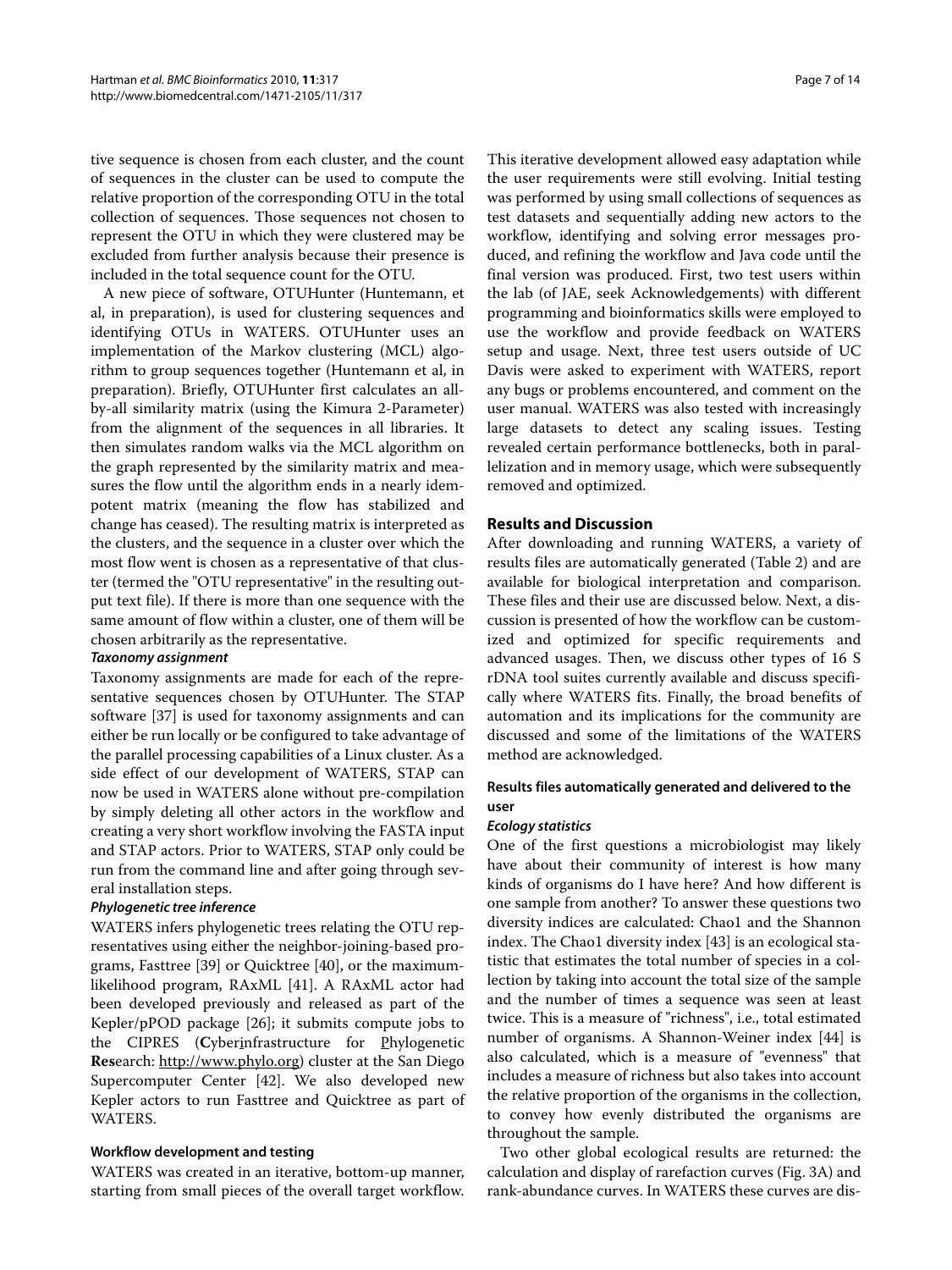| <b>Results file</b>            | <b>Contents</b>                                                           | <b>Purpose</b>                |  |
|--------------------------------|---------------------------------------------------------------------------|-------------------------------|--|
| aligned_sequences.fas          | All segs pre-OTUHunter                                                    | QC; Alignment                 |  |
|                                |                                                                           |                               |  |
| bad_infernal_sequences.fas     | Segs un-alignable by Infernal                                             | QC                            |  |
| chimeras.fas                   | Segs removed by Mallard                                                   | QC                            |  |
| coordinates_Rank_abundance.csv | x, y coordinates for rank-abundance                                       | Create graphs                 |  |
| coordinates_Rarefaction.csv    | x,y coordinated for rarefaction                                           | Create graphs                 |  |
| graph_*_variable.xgmml         | Similarities between libraries based on shared OTUs                       | Cytoscape                     |  |
| graph-Rank_Abundance.bip/.ps   | Printed graph of rank-abundance curves                                    | View graphs                   |  |
| graph-Rarefaction.bip/.ps      | Printed graph of rarefaction curves                                       | View graphs                   |  |
| otu-table.txt                  | Counts of OTUs and diversity indices at each cutoff and metadata variable | Graph OTUs; diversity metrics |  |
| sequences-*.fas                | One representative seg for each OTU found                                 | Alignment                     |  |
| short_sequences.fas            | Short segs that did not pass cut off                                      | QC                            |  |
| tree_*.txt                     | Phylogenetic tree of representatives with taxonomy information            | Unifrac                       |  |
|                                |                                                                           | Dendroscope                   |  |
| unifrac_*_variable.txt         | "Environment file" for Unifrac; OTU abundance and library info            | Unifrac                       |  |
| workflow.trace                 | Provenance file written by Kepler describing the worklow run              | QC                            |  |

#### **Table 2: Results files generated by WATERS for further analyses.**

Fourteen different types of results files can be generated from one run of WATERS in its complete configuration. \* represents the cutoffs used in OTUHunter, by default 97 and 99 percent similarity, which will generate two different files at each cutoff used. Abbreviations: Seq(s), sequence(s); QC, Quality Control; OTU, Operational Taxonomic Unit.

played as a graphical pop-up image, a saved post-script image file, and a text file that contains the x, y coordinates of the graphs. The rarefaction curve displays the increase in the number of OTUs as more sequences are added to the collection. The slope of the rarefaction curve indicates how well sampled a library or an environmental (metadata) variable was. For example, as the rarefaction curve begins to flatten out (asymptote) along the x-axis, very few new OTUs are being added as new sequences are added (Fig. 3A). The rank-abundance curve plots along the x-axis, in decreasing order, the most abundant organisms in a sample and presents on the y-axis the quantity of that organism, i.e., organism rank is displayed on the x-axis and abundance on the y-axis, therefore, presenting an overview of the distribution of organisms in a sample.

#### *Library comparisons*

One useful file produced by WATERS is the OTU table (Table 2). The OTU table writes out the OTU representatives, taxonomic description of these sequences and the total size of an OTU on a per library and per metadata variable basis (at all chosen cutoffs of OTUHunter). The information contained in this file can be employed in many practical ways to get an overall picture of how libraries compare. For example, by dividing the abundance of each OTU by the total number of high-quality reads in a library a relative proportion of each OTU can be determined. These relative OTU abundances can then

be imported into heat-mapping software, e.g., TreeView [45] microarray visualization software. The heat map can then be clustered based on relative abundance and then on similarities between libraries in a manner similar to clustering gene expression patterns generated from microarray data. These relative or raw OTU values or even a presence/absence view of the OTUs (simply made in Excel by changing all numbers greater than 0 to a 1) are also formatted for use with many different statistical tests such as PCA or hierarchical clustering. Additionally, the OTU table can be used to sum up taxonomy groups at any taxonomic level to produce taxonomy bar graphs.

Two additional sets of results (Table 2) are produced which are pre-formatted for use in specific software programs that allow the user to globally compare libraries. First, are the files required for phylogenetic library comparisons in Unifrac [22], namely a phylogenetic tree and an "environment" text file. The Unifrac program allows the user to determine the statistical over- or under-representation of microbial lineages based upon their phylogeny, i.e., the **Un**ique **fra**ction of the phylogenetic tree branch length present. Second, files are formatted for use a network-viewing program, Cytoscape [46]. Cytoscape does not take into account phylogeny, but creates a clear visual image for how similar two groups of samples are based upon the shared number of OTUs. For both Unifrac and Cytoscape files, results are generated for every similarity cutoff used in OTUHunter (the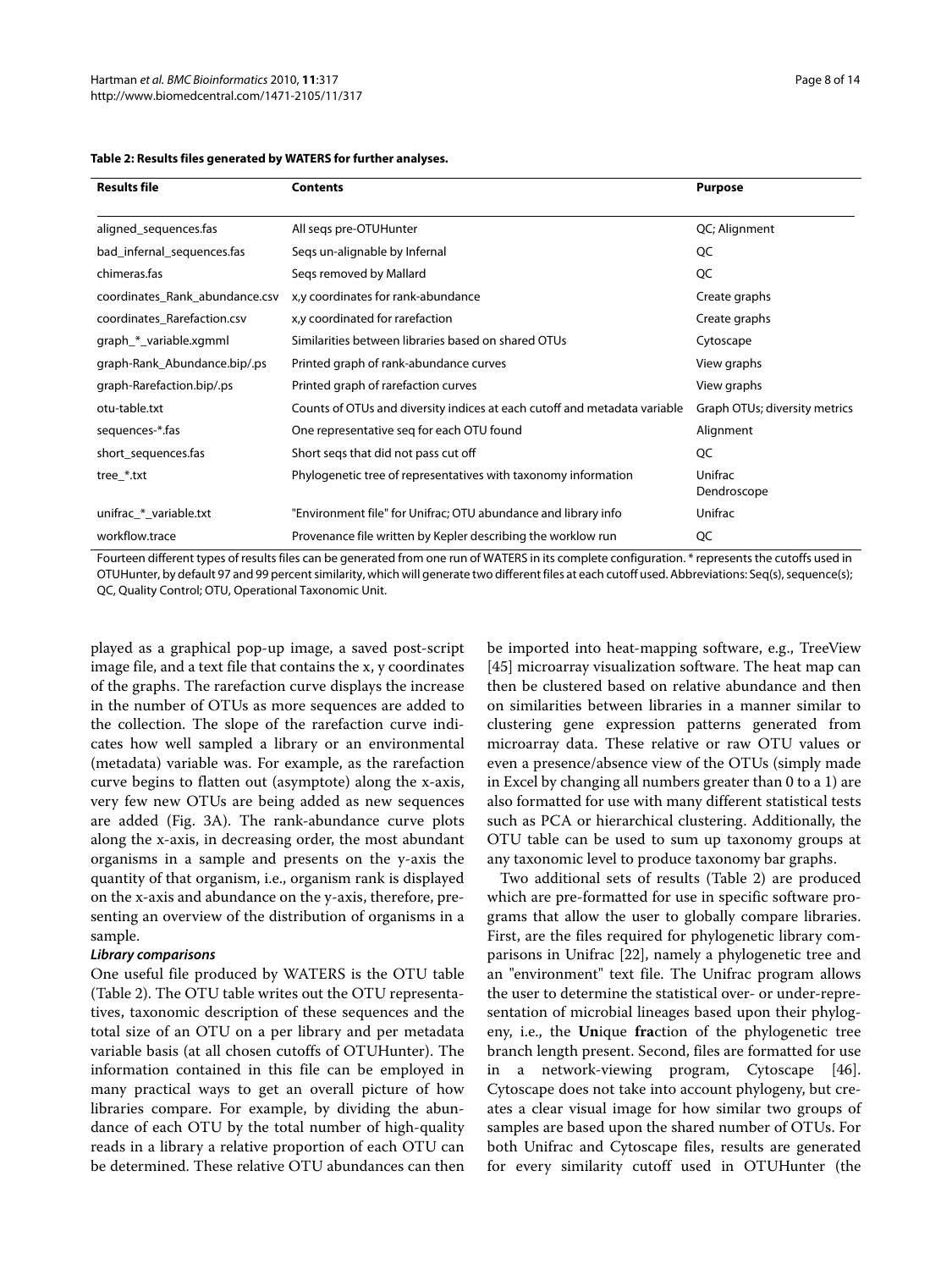

default is 97% and 99%), and they are also generated for every metadata variable comparison that the user includes.

# *Data pruning*

To assist in troubleshooting and quality control, WATERS returns to the user three fasta files of sequences that were removed at various steps in the workflow. A short\_sequences.fas file is created that contains all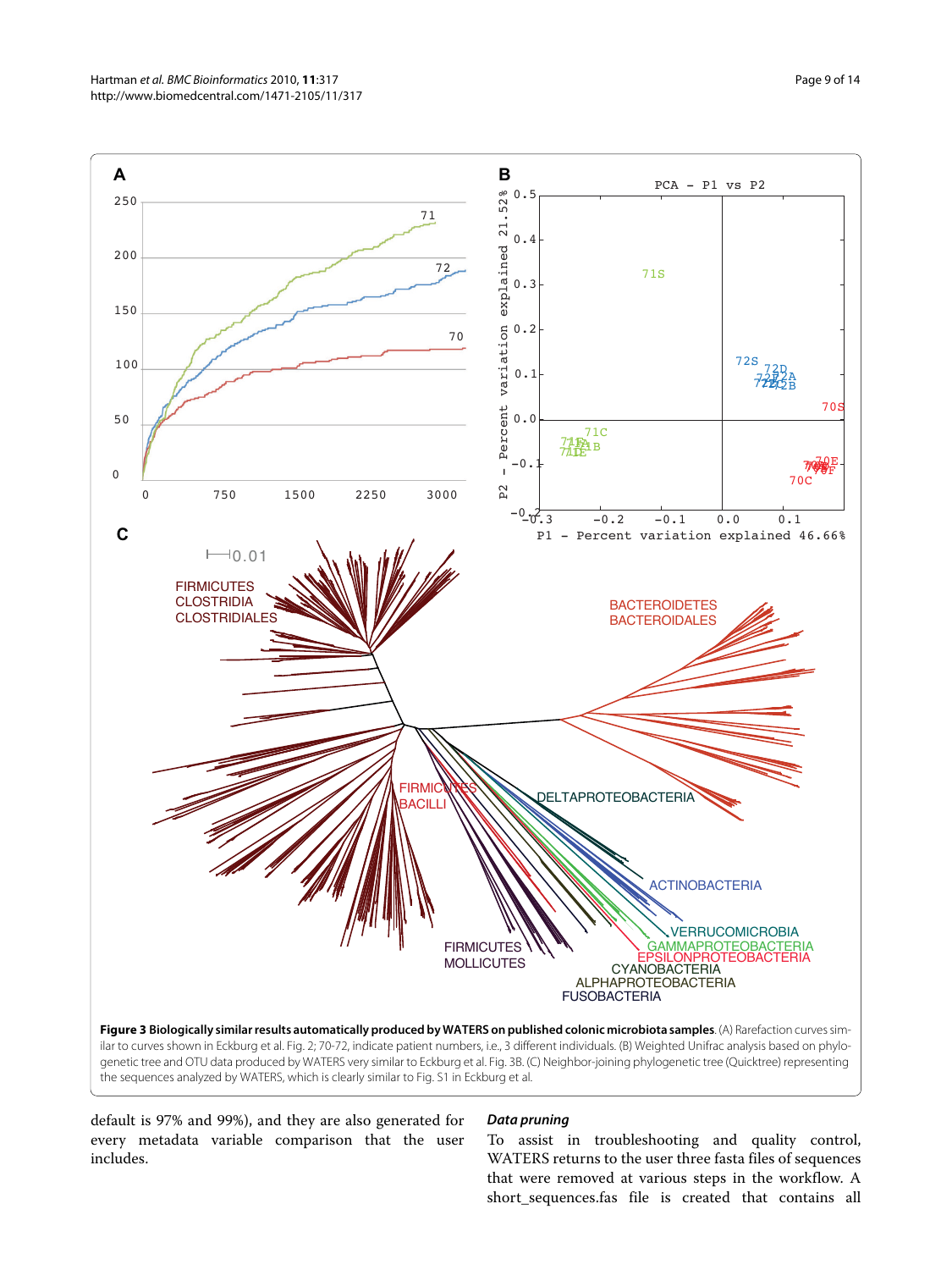sequences that were removed because they did not meet the length requirements (default is 500 bp). Mallard creates a chimeras.fas file that contains sequences that were determined to be likely chimeras and thus removed. And a bad\_infernal.fas file is created that contains sequences that were unalignable by Infernal.

#### **Flexibility and adaptability**

The basic WATERS workflow (file: full.xml) contains specific default settings, but can be significantly altered and adapted in a number of different ways: e.g., the basic workflow can be changed by adding, removing, or rearranging individual actors, by changing workflow and actor parameters, and by modifying the metadata file. For runs with large amounts of data, an external MySQL database can be used instead of the built-in Kepler database. The following sections discuss these possibilities and the user manual gives more specific detail on how to implement and select these changes.

# *1. Workflow Design Changes*

Many scientific workflows are, at least initially, exploratory in nature, i.e., unlike a production workflow that is used over and over again without changes to the design, exploratory workflows evolve, while the scientist is experimenting with the workflow design, testing outputs for different input datasets, parameter settings, methods used, etc. The visual programming paradigm of scientific workflows makes it fairly easy for scientists to add, remove, or substitute workflow components while exploring alternative workflow designs, in particular when a change-resilient workflow paradigm such as COMAD is used. Conventional workflow designs often require special adaptors (a.k.a. "shims") and rewiring of workflows when design changes are made or when the structure of data changes. In contrast, COMAD can adapt to these changes via corresponding changes to its actor signatures and configuration parameters (e.g., readscope) [25,35].

Beyond simple deletion and addition of existing components, workflow actors can also be exchanged to provide different methods or implementations for conceptually similar workflow steps. For example, there are two types of alignment methods, STAP and Infernal, Infernal is the default method but can be removed and swapped out with the STAP aligner. Or, alternatively, the aligner can be disabled entirely if the user wishes to use their own alignment format, such as Greengenes [47], or has manually aligned the sequences. Additionally, the phylogenetic tree methods can be switched out between RaxML [42], Fasttree [39], and Quicktree [40].

# *2. Workflow and Actor Parameters*

The second category of flexibility is to change the parameters of the overall workflow or of specific actors. For example, Mallard, OTUHunter, and STAP each come with default parameters, but depending on the individual requirements of the user, the default settings can be changed by double-clicking on the actor and altering the parameters. Mallard can be made to be more or less stringent in detecting chimeras, OTUHunter can calculate OTUs at different percent identity cutoffs, and STAP can search for taxonomy information in bacterial, archaeal, prokaryotic or eukaryotic domains of life. Additionally, there is a default sequence length cutoff at the beginning of the workflow that can be changed from the default setting of 500 bp minimum.

#### *3. Deployment on a compute cluster*

The compute-intensive actors of WATERS can also be executed on a linux cluster rather than locally on the scientist's desktop or laptop. Deploying the analyses from these actors allows the compute time to be increased because parallel computing can be taken advantage of. The cluster-deployable actors are (i) the STAP aligner, (ii) the STAP taxonomy assigner, (iii) OTUHunter, and (iv) Infernal. To turn on the cluster submission process, a radio button is checked and the user's account information for the cluster is entered if necessary for the user's cluster account. For extensive technical information on this process please see the online documentation wiki for more information: http://code.google.com/p/waters16s/ wiki/ServerActors.

#### *4. Change metadata*

Another way to produce new kinds of results is through the user-written metadata file. This metadata file is optional, but allows the user to describe the libraries analyzed in any combination of variables of interest. For example, many variables of interest can be added on the fly as the user becomes aware of additional experimental parameters or begins to test a new hypothesis as new variables of interest develop as a result of the original analysis. Each variable column is used to create new Unifrac, Cytsoscape and OTU table files/text. Notably, because of the caching and incremental computation feature in WATERS, unnecessary re-computations after metadata file updates can be avoided.

# *5. Switching to a different database*

Kepler has a built-in HSQL database that is well-suited for smaller sequence collections of up approximately10,000 sequences. For analyzing larger datasets we have made WATERS compatible with a MySQL database which will make the resulting results cache from larger runs more robust, quick and stable.

# **WATERS proof-of-principle results are biologically meaningful**

To test WATERS we used data from a published dataset of  $\sim$ 11,000 full-length 16 S rDNA sequences from the human colon [48]. The total number of OTUs (akin to bacterial species) at the 99% similarity cutoff was compa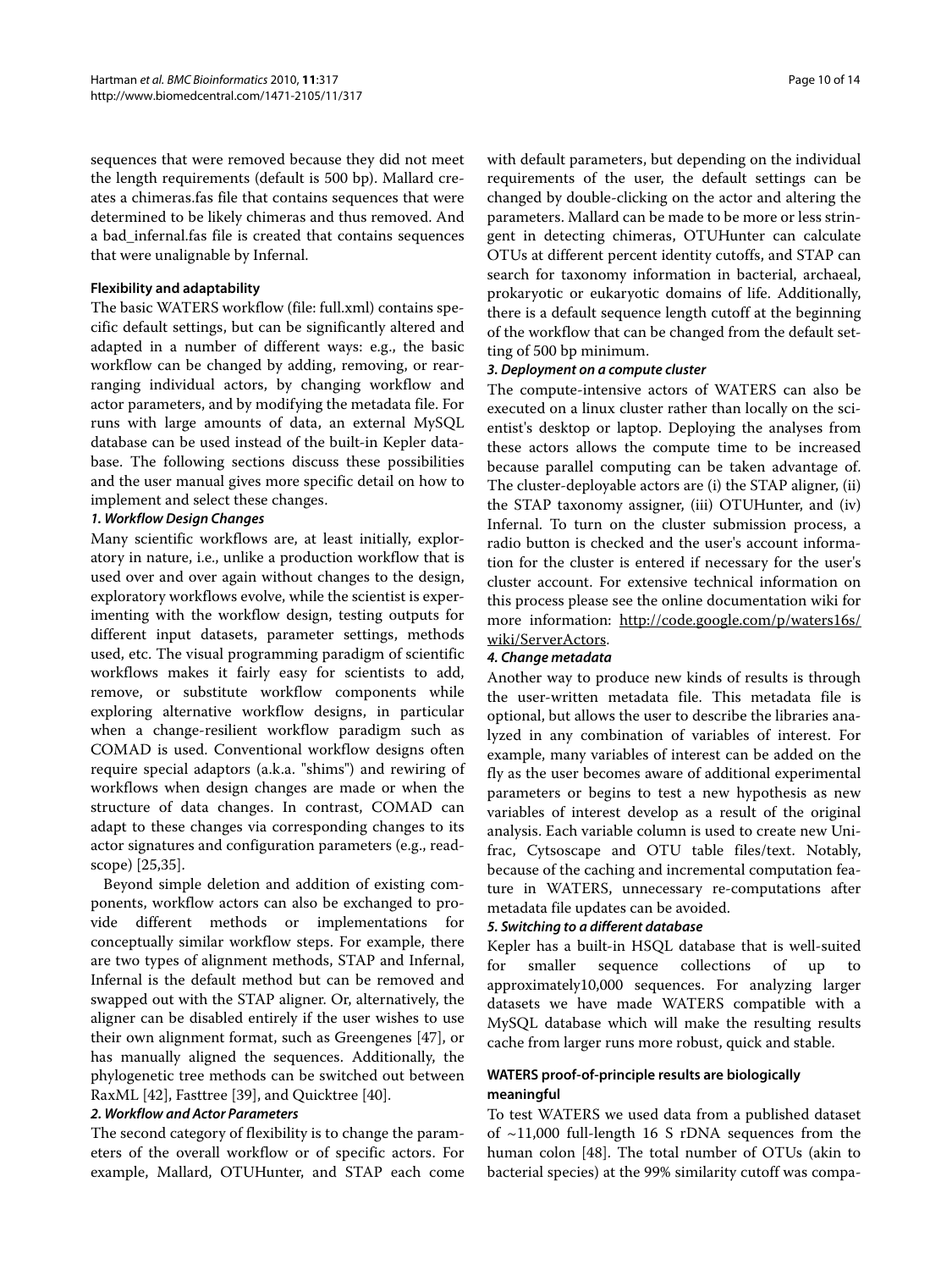rable: 381 determined by WATERS vs. 395 as published. The OTUs were further analyzed (Table 3) and show that both the OTU abundance as well as the number of OTUs in each taxonomic group are very similar. In most taxonomic groups there is complete or near-complete numerical correspondence between the two datasets. The biggest discrepancy lies in the Firmicutes Clostridia group where a smaller quantity was observed in the WATERS results. The possible cause(s) of this difference are unknown. The biological results (Fig. 3A-C) were also highly concordant with previously published results. The rarefaction analysis (Fig. 3A) indicated that the overall picture of sequence diversity was similar to published results. The UniFrac analysis (Fig. 3B) indicated that the microbiota similarity was responsible for the clustering of samples together and for the separation of different individuals away from others. The topology of the phylogenetic tree (Fig. 3C) indicated that the diversity and distribution of the microbiota was also consistent with published results.

WATERS was also used to analyze the nine small bowel transplant libraries described in Hartman et al. [49]. These sequence collections were used to optimize and develop WATERS at both a small scale [49] and large scale (Hartman et al., in preparation) of sequence collections. The data were analyzed using WATERS and the results described were derived from output files generated by WATERS. The results from these analyses were used to set the default parameters in WATERS.

#### **Advantages of using a scientific workflow approach**

The automation of 16 S rRNA analysis through a workflow system offers several advantages. First and most obviously, WATERS dramatically increases the efficiency of these analyses. WATERS saves both human time and compute-time thus allowing scientists to focus on result analysis and biological interpretation rather than on repetitive and often error-prone manual data handling tasks. WATERS also provides new means for the validation, "debugging", and reproducibility of results: The workflow produces log and trace files that capture exactly what operations and calculations have been performed and how derived products were obtained from their inputs.

These provenance capabilities [23,24] provided by WATERS through Kepler effectively turn the system into an automatic lab notebook that records details that are normally not captured and published. With increasingly powerful means to browse and query provenance in Kepler [50] and similar systems such as Taverna and Vistrails [51], and with the emergence of standards for data provenance such as Open Provenance Model (OPM), it will only become easier in the future to interpret, validate and re-analyze workflow results, both for the original experimenters and for other users.

The use of a workflow approach also increases the size of a workable dataset, and, in parallel, should greatly decrease user-mediated error. Our own experience of performing large-scale analysis with self-written Perl scripts strung together with shell commands has taught us that unintentional bioinformatics errors can be quite

| <b>Taxonomy</b>              | <b>WATERS</b> |             | Eckburg et al.   |             |
|------------------------------|---------------|-------------|------------------|-------------|
|                              | Abundance     | <b>OTUs</b> | <b>Abundance</b> | <b>OTUs</b> |
|                              |               |             |                  |             |
| Actinobacteria               | 18            | 10          | 22               | 10          |
| Alphaproteobacteria          | 10            | 4           | 10               | 4           |
| <b>Bacteroides</b>           | 5510          | 67          | 5640             | 65          |
| Betaproteobacteria           | 27            | 6           | 32               | 5           |
| Cyanobacteria                | 3             |             | 3                |             |
| Deltaproteobacteria          | 24            | 4           | 24               | 4           |
| Epsilonproteobacteria        | 2             |             | 2                |             |
| <b>Firmicutes Clostridia</b> | 4849          | 265         | 5721             | 274         |
| <b>Firmicutes Mollicutes</b> | 318           | 19          | 287              | 27          |
| Fusobacteria                 | 9             |             | 9                |             |
| Gammaproteobacteria          | 5             | 2           | 5                | 2           |
| Verrucomicrobia              | 69            |             | 76               |             |

**Table 3: Comparison of OTU abundance between WATERS' automated results and previously published data.**

Along the left are the bacterial taxonomic groups detected in the dataset. Across the top are the results from WATERS compared to the previously published results. Columns 1 and 3 provide the total abundance of all OTUs in that taxonomic category. Columns 2 and 4 provide the number of discreet OTUs observed in that taxonomic group. OTU abundance data for the Eckburg et al. dataset can be found on page 23 of the original publication's supplemental material [48].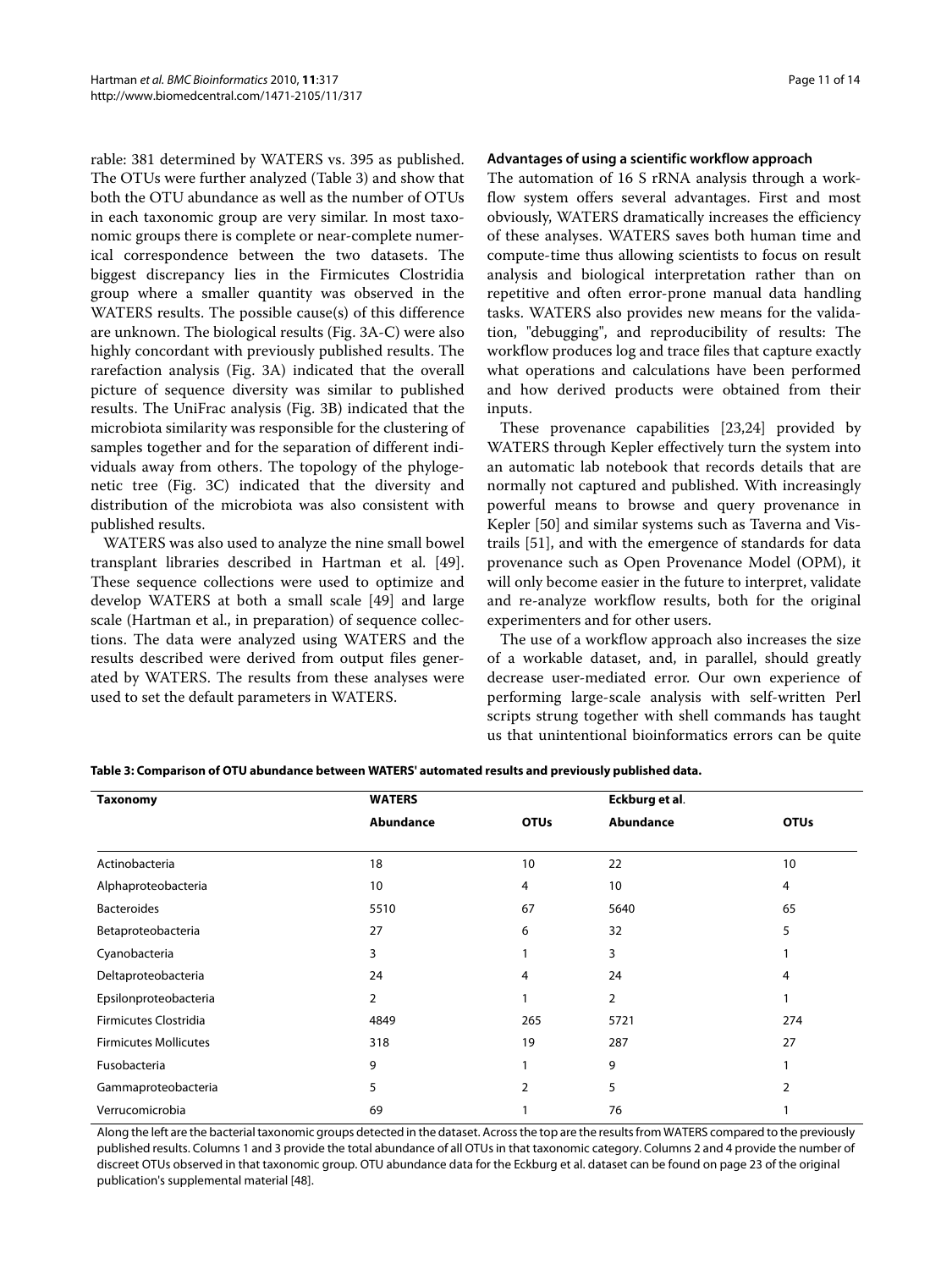common in practice and may be easily perpetuated throughout an entire dataset. By handing over the bookkeeping to Kepler and concentrating efforts on the results and interpretation, the impact of human error is minimized, particularly those borne out of minimal expertise or minimal software familiarity. Ultimately, this allows for larger, more complex analysis and comparisons, which should enhance the broader field of microbial ecology. Furthermore, because the analysis processes always occur in the same manner, WATERS could be very useful for comparing and contrasting different published datasets to each other.

Tying together software written in different programming languages, requiring different inputs, returning varied outputs, and expecting different types of user interactions into one workflow program is a large technical challenge. The technical considerations to building a robust system composed of these varied and different software parts were quite high. This is one of the first examples of a wide distribution of a fully self-contained Kepler workflow package (which includes executable versions of diverse pieces of software) and, to the best of our knowledge, is the first comprehensive and extensible 16 S rDNA analysis package of its kind.

#### **Known Limitations**

The current WATERS release bundles a number of external software components and is initially available and supported on Mac OS  $\times$  (Leopard). Ports to other platforms are planned for the future (Kepler itself is platform independent and is distributed on Windows, Mac OS, and Linux). Instructions for how to set up and use WATERS on other operating systems are available on the WATERS web site; however, they are currently not well supported or tested.

Some data and metadata entry is currently file-based, i.e., users have to conform to the specific file formats to ensure the workflow executes as expected. In the future, we plan to include a more convenient form of data and metadata entry, e.g., using a configuration wizard. This will also minimize execution errors due to formatting errors in the input files.

Similarly, deploying WATERS on a cluster requires the user to make sure the cluster-setup has been done correctly. Working with distributed computing resources and similar parallel computing middleware is inherently more complex than working with a single machine. The emergence of virtual computing environments and cloud computing services should make deployment of WATERS on parallel platforms much more easy and fault-tolerant in the future.

Using our machines and setup, we could run WATERS roughly around 50,000 full-length sequences. This limit is imposed by Java memory limits in Kepler and in OTU-

Hunter clustering, but will vary somewhat depending on the similarity of sequences run; more similar sequences will lower the sequence limit because the clustering becomes more memory intensive. Despite these limitations, WATERS provides end users with a new, more intuitive and user-friendly approach than has currently been available for 16 S rDNA analysis.

#### **Related 16S rDNA analysis tools**

Mothur [29]is a tool with similar aims as WATERS, but which uses a more conventional command-line approach instead of employing a scientific workflow system approach. The software tools it incorporates are different from those available in WATERS. Table 1 shows a comparison of Mothur, WATERS, and other tools at the time of writing:

Three large websites are specifically dedicated to the purpose of 16 S rDNA microbial ecology, Greengenes [47], RDP-II [52], and Silva [53]. Each website has many, but not all, of the tools required for a high quality community analysis. Additionally, they all depend on web services, which inherently limit autonomy and sometimes limit the speed and the amount of data that can be processed (Table 1). Furthermore, these websites currently do not return data in advanced formats to be used in programs like Unifrac [22], Cytoscape [46] or heat map visualization. They also do not report ecological calculations like diversity metrics, rarefaction analysis or rank-abundance curves.

Recently a new pipeline, email-based tool for short barcoded 454 pyrosequencing datasets became available within RDP (unpublished, http://pyro.cme.msu.edu/). The idea and concept are also similar to WATERS, but the input data is limited to 454 reads (100-250 bp) rather than full-length reads as WATERS is designed for. It is included in the table for comparison purposes, but is not designed for the same type of data. Table 1 compares WATERS to the available 16 S rRNA gene analysis web services as well as stand-alone programs that serve similar functions.

In summary, WATERS provides the community with a comprehensive and flexible 16 S rDNA analysis platform in a single stand-alone software package. WATERS can be installed on the user's local machine, but also scales to very large datasets with its support for cluster deployment of several compute-intensive steps. The WATERS workflow can also be customized and evolved, according to the user's needs.

# **Future directions**

As new sequencing methods continue to be developed, with decreasing costs, WATERS can be easily adapted for the data delivered by those "next generation" sequencing technologies. Specifically, short bar-coded sequences of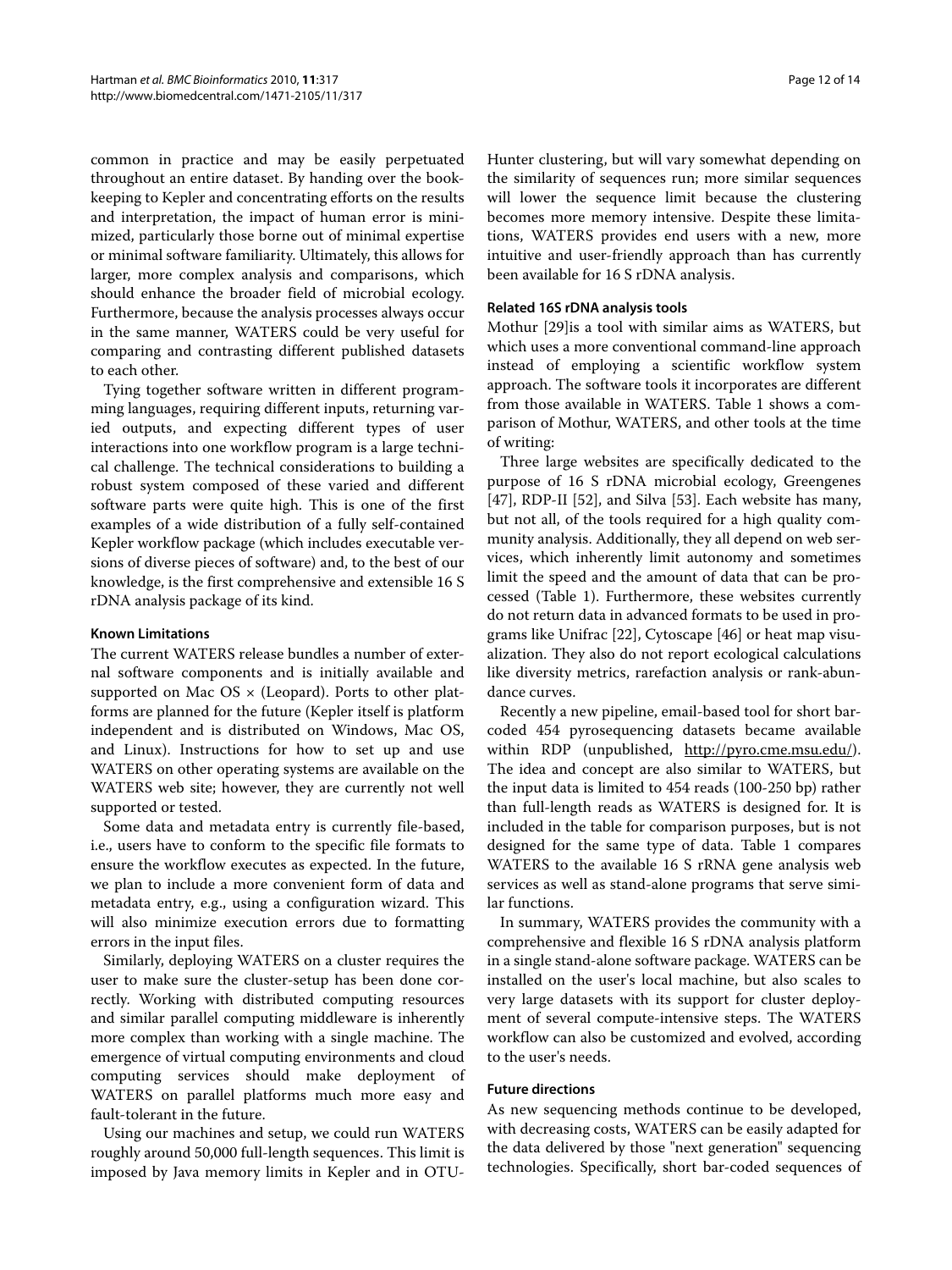the variable regions from pyrosequencing require a great deal of pre-screening and quality control. In order to adapt WATERS to pyrosequencing reads, new actors that perform these functions need to be implemented. Furthermore, OTUHunter is currently the rate-limiting computation within the workflow and would either need to be optimized or replaced for datasets that exceeded roughly 50,000 sequences or more as pyrosequencing datasets would surely do.

Fortunately, though, besides additional screening and clustering, many of the downstream actors in WATERS would continue to be useful, and, in fact, if widely adapted, would allow for easier comparisons between methods or between datasets made with two different technologies. The beauty of the workflow system is modularity. WATERS grants an opportunity to expand, adapt, and change without disrupting the functional parts that already exist.

# **Conclusions**

We present here a new, automated, workflow system to analyze 16 S rDNA clone libraries. The system is flexible, evolvable, and modular; workflow results can be inspected and validated using the built-in data provenance sub-system, facilitating the reproducibility of results. WATERS should increase community-wide the transparency of results and data management as well as allow new, less-experienced users to perform analyses at a very high technical level that might otherwise be too overwhelming. WATERS increases efficiency and saves time; ultimately allowing the user to concentrate their efforts on more biologically-engaging questions about microbial communities rather than on repetitive bioinformatics tasks. In short, microbial ecologists do not need to be constrained by their programming abilities in order to ask penetrating comparative microbial ecology questions if they employ WATERS.

# **Availability and requirements**

**• Project name:** WATERS

**• Project home page:** waters.genomecenter.ucdavis.edu; user manual and problem-solving wiki also available here

- **Operating system:** Mac OS 10.5 and 10.6
- **Other requirements:** Java 5
- **License:** MIT open-source

WATERS can be downloaded from waters.genomecenter.ucdavis.edu, which re-directs to a Google Code project page. The download is large (~500 MB) due to the dependencies of the STAP application take up around 100 megabytes, and the self-contained installation of Perl and TCL add another 200 megabytes. The remainder is the source code and resources that make up Kepler.

On the site, a wiki contains several entries that explain how to use WATERS at several levels of complexity. The Issues section of the site allows users to report any bugs encountered to the developer (SR). Currently, the standalone version of WATERS (all programs bundled together in one simple package) is available for Mac OS  $\times$  (10.5) and 10.6). Windows and Linux users will need to preinstall several programs before using WATERS and should follow the instructions on the wiki.

#### **List of abbreviations**

WATERS: Workflow for Alignment, Taxonomy, and Ecology of Ribosomal Sequences; rDNA: ribosomal DNA

#### **Authors' contributions**

ALH, JAE, and BL wrote the paper; ALH, SR, TM, BL, JAE designed research; SR programmed WATERS; ALH and SR tested WATERS. All authors read and approved the final manuscript.

#### **Acknowledgements**

We are grateful to Srijak Bhatnagar and Jenna Morgan for assistance with preliminary testing of WATERS. Funding was provided by grant 1660 from the Gordon and Betty Moore Foundation to JAE and NSF grants IIS-0630033, OCI-0722079, and IIS-0612326 to BL.

#### **Author Details**

1Department of Medical Microbiology and Immunology and the Department of Evolution and Ecology, Genome Center, University of California Davis, One Shields Avenue, Davis, CA, 95616, USA, 2Department of Computer Science, Genome Center, University of California Davis, One Shields Avenue, Davis, CA, 95616, USA and 3Department of Biology, The Johns Hopkins University, 3400 N. Charles Street, Baltimore, MD, 21218, USA

#### Received: 23 February 2010 Accepted: 12 June 2010 Published: 12 June 2010

#### **References**

- 1. Pace NR: A molecular view of microbial diversity and the biosphere**.** Science 1997, 276(5313):734-740.
- 2. Carney KM, Hungate BA, Drake BG, Megonigal JP: Altered soil microbial community at elevated CO(2) leads to loss of soil carbon**.** Proc Natl Acad Sci USA 2007, 104(12):4990-4995.
- 3. Carney KM, Matson PA: The influence of tropical plant diversity and composition on soil microbial communities**.** Microb Ecol 2006, 52(2):226-238.
- 4. Schloter M, Bach HJ, Metz S, Sehy U, Munch JC: Influence of precision farming on the microbial community structure and functions in nitrogen turnover**.** Agriculture, Ecosystems & Environment 2003, 98(1- 3):295-304.
- 5. Macfarlane S, Steed H, Macfarlane GT: Intestinal bacteria and inflammatory bowel disease**.** Crit Rev Clin Lab Sci 2009, 46(1):25-54. 6. Stecher B, Hardt WD: The role of microbiota in infectious disease**.** Trends
- Microbiol 2008, 16(3):107-114.
- 7. Turnbaugh PJ, Hamady M, Yatsunenko T, Cantarel BL, Duncan A, Ley RE, Sogin ML, Jones WJ, Roe BA, Affourtit JP, et al.: A core gut microbiome in obese and lean twins**.** Nature 2009, 457(7228):480-484.
- 8. Ley RE, Turnbaugh PJ, Klein S, Gordon JI: Microbial ecology: human gut microbes associated with obesity**.** Nature 2006, 444(7122):1022-1023.
- 9. Distel DL, Lane DJ, Olsen GJ, Giovannoni SJ, Pace B, Pace NR, Stahl DA, Felbeck H: Sulfur-oxidizing bacterial endosymbionts: analysis of phylogeny and specificity by 16 S rRNA sequences. J Bacteriol 1988, 170(6):2506-2510.
- 10. Stahl DA, Lane DJ, Olsen GJ, Pace NR: Characterization of a Yellowstone hot spring microbial community by 5 S rRNA sequences**.** Appl Environ Microbiol 1985, 49(6):1379-1384.